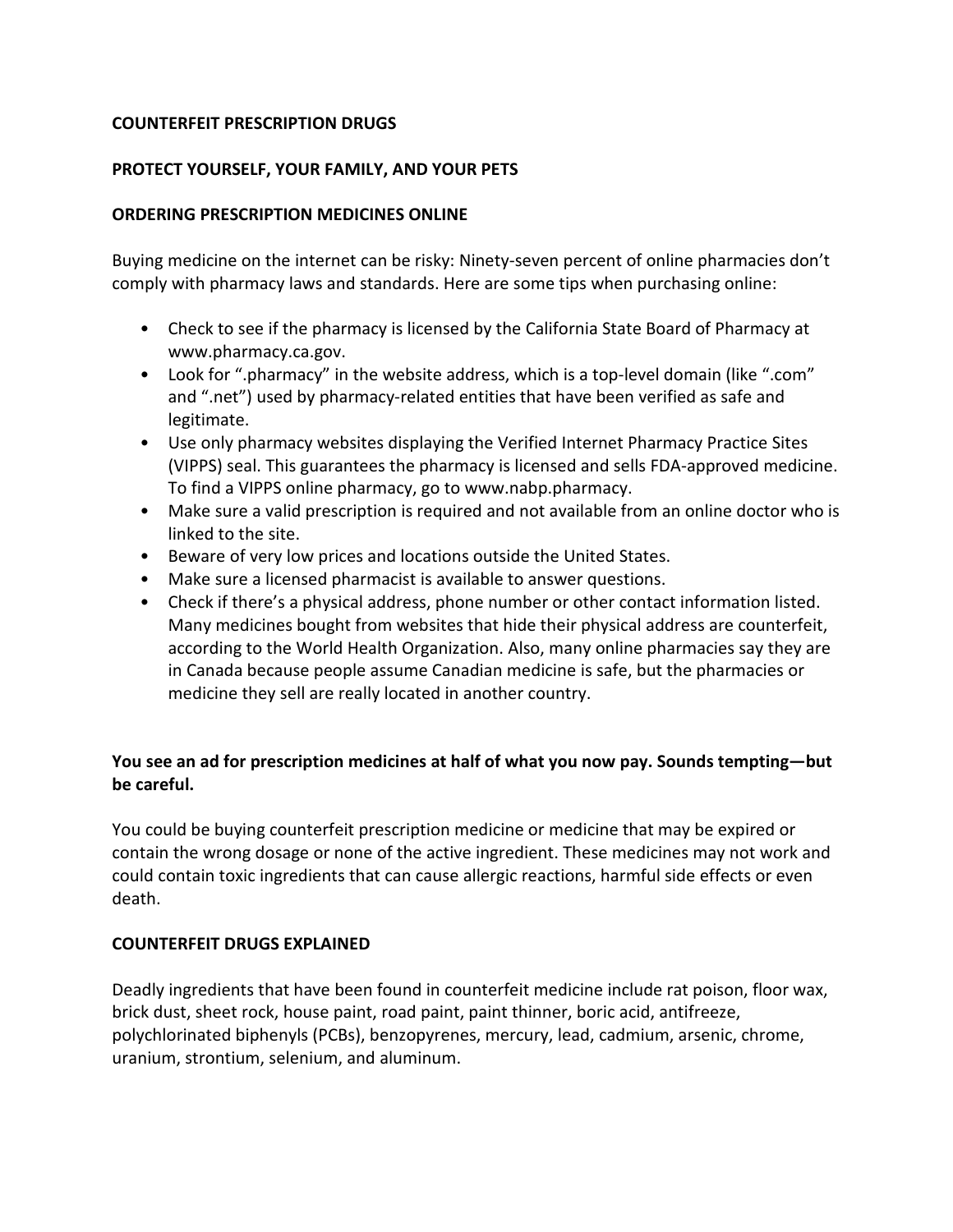Counterfeit medicine can be generic or brand-name and includes pet medicines, antibiotics, painkillers and drugs to treat erectile dysfunction, weight loss, heart conditions, mental health issues, HIV, AIDS, diabetes, and cancer.

These fake medicines often come from countries where government enforcement is weak, but they can be manufactured anywhere.

## **IS IT A FAKE?**

Counterfeits often look exactly like real medicine and can even fool health care professionals. Here are some signs that your prescription drugs could be counterfeit:

- The container label has a name for a drug you did not order.
- The pills are chipped or cracked.
- The container and packaging have changed.
- The label on the container is crooked.
- Foreign language text appears on the label.
- The medicine is in a baggie, not a prescription container.
- The drug looks or tastes differently than it used to.
- The drug causes a different reaction or does not work as well as the medicine you are used to.

Image Caption: Lipitor, a statin used to control cholesterol, is a Pfizer drug that is often counterfeited. Counterfeit pills, at left, are placed next to real pills, at right, for comparison. It is hard to tell a counterfeit just by looking at it, so only buy from a legitimate pharmacy.

Image Caption: This counterfeit drug manufacturing site in China produced fake Viagra and other drugs that were sold to customers in Europe and the United States.

#### **LOWER YOUR RISK**

Unfortunately, the making and selling of counterfeit medicine happens and it's hard to tell a fake without chemical testing.

Be aware and protect yourself by always getting a prescription from a licensed health care provider and filling it at a licensed pharmacy. Don't buy medicines off Craigslist or from street vendors.

If you are traveling outside the United States, be sure to take enough of your prescription medicines. Drugs in foreign countries may be counterfeit, or you may receive the wrong drug.

If you suspect you received counterfeit medicine, contact the pharmacy where you purchased it and notify:

• The California State Board of Pharmacy, (916) 518-3100, [www.pharmacy.ca.gov](http://www.pharmacy.ca.gov/)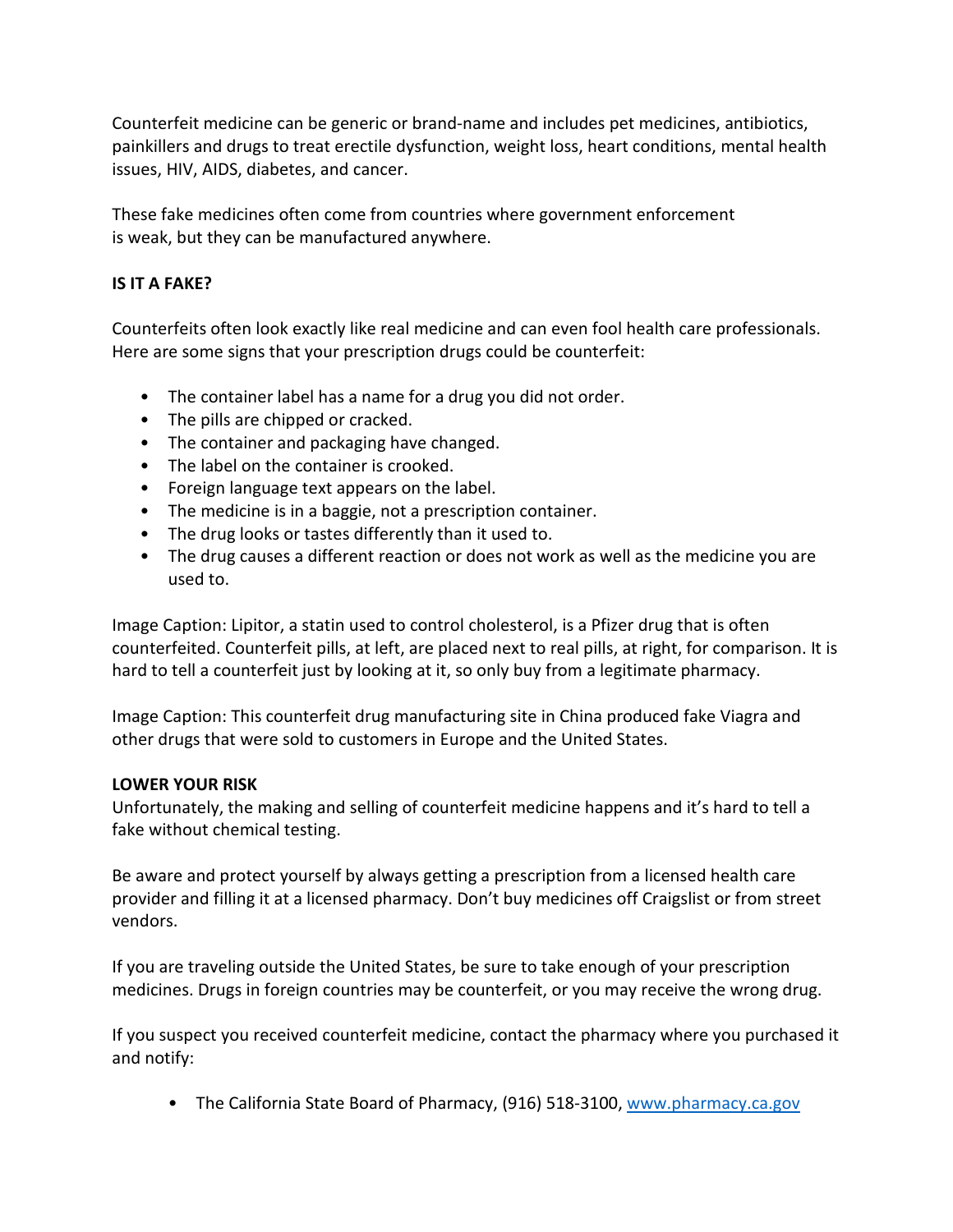• The U.S. Food and Drug Administration (FDA), (800) 332-1088[, www.fda.gov](http://www.fda.gov/)

## **LICENSING IS KEY**

Buying your prescription medicine from a pharmacy licensed by the California State Board of Pharmacy is the best way to be sure it is safe. All pharmacies, including online pharmacies, that dispense prescription medicine to California patients must be licensed in California to protect patients' health and safety.

Licensed pharmacies are regulated and inspected. Under California and federal laws, it is illegal to sell prescription medicine without a valid prescription. Also, if a pharmacy is in a state outside of California and sells to California residents, it must be licensed in both its home state and California.

Image Caption: These used bottles and vials, seized during a raid in Colombia, were being washed for reuse to hold counterfeit medicines.

## **CALIFORNIA STATE BOARD OF PHARMACY**

2720 Gateway Oaks Drive, Suite 100 Sacramento, CA 95833 Phone: (916) 518-3100 Fax: (916) 574-8618 [www.pharmacy.ca.gov](http://www.pharmacy.ca.gov/)